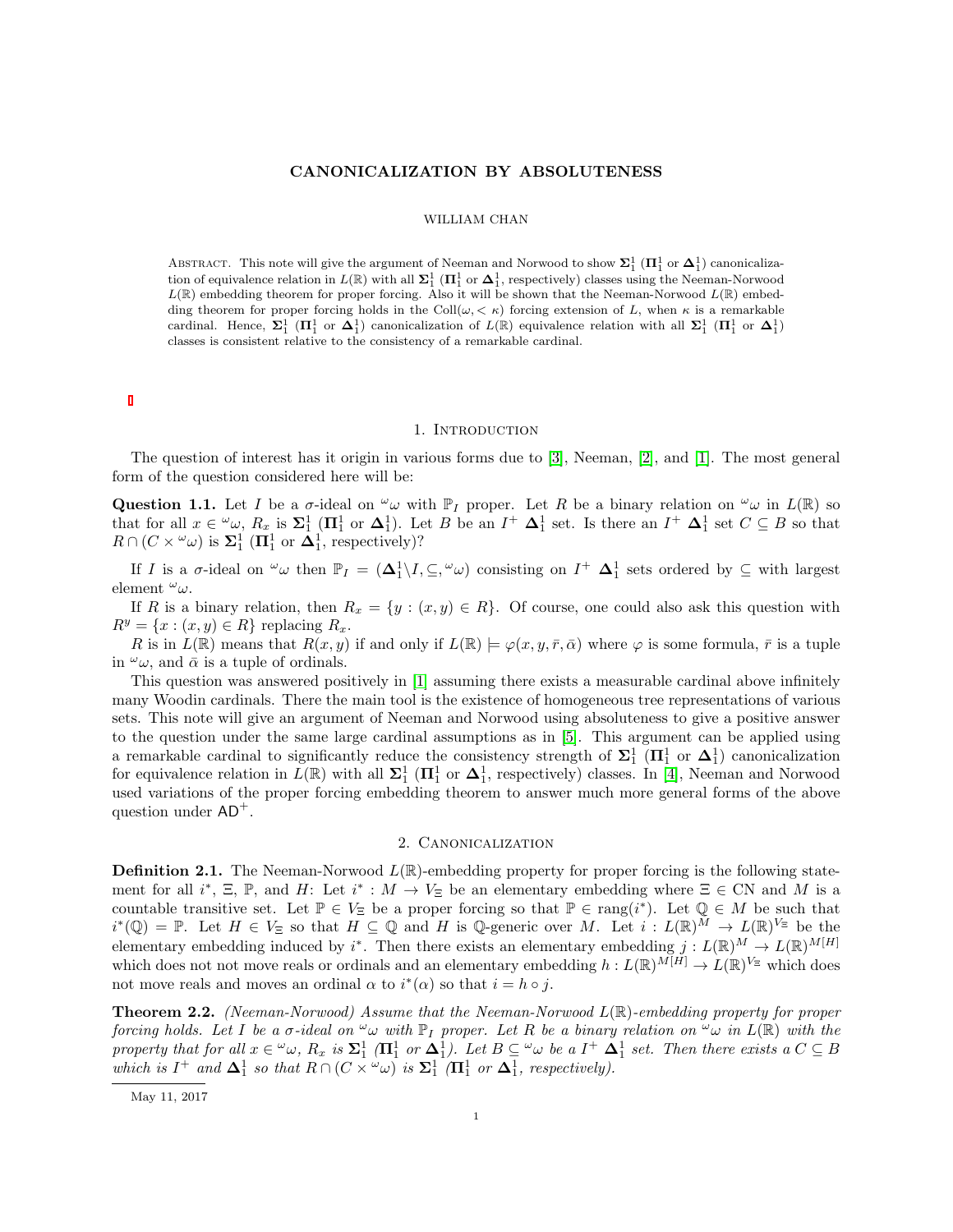*Proof.* Suppose R is defined by  $R(x, y) \Leftrightarrow L(\mathbb{R}) \models \varphi(x, y, \bar{r}, \bar{\alpha})$  for some formula  $\varphi$ , tuple of reals  $\bar{r}$ , and tuple of ordinals  $\bar{\alpha}$ . Assume that all R-classes are  $\Sigma_1^1$  (the other cases are similar).

Choose  $\Xi$  large enough so that  $V_{\Xi}$  contains  $\bar{\alpha}$ . Let  $N \prec V_{\Xi}$  be a countable elementary substructure containing  $\bar{r}$ ,  $\bar{\alpha}$ ,  $\bar{\mathbb{P}}_I$ , and B. Let  $\pi : N \to M$  be the Mostowski collapse. Let  $i^* : M \to V_{\Xi}$  be the  $\text{in}_{N,V_{\Xi}} \circ \pi^{-1}$ , where  $\text{in}_{N,V_{\Xi}}$  is the inclusion map of N into  $V_{\Xi}$ . Let S be the equivalence relation defined by  $S(x, y)$  if and only if  $L(\mathbb{R}) \models \varphi(x, y, \bar{r}, \pi(\bar{\alpha})).$ 

Let  $i: L(\mathbb{R})^M \to L(\mathbb{R})^{V_{\Xi}}$  be the elementary map induced by  $i^*$ . Let  $g \subseteq \mathbb{P}_I$  be an arbitrary  $\mathbb{P}_I$ generic over M. Applying the Neeman-Norwood  $L(\mathbb{R})$ -embedding property for proper forcing, one has maps  $j: L(\mathbb{R})^M \to L(\mathbb{R})^{M[g]}$  and maps  $h: L(\mathbb{R})^{M[g]} \to L(\mathbb{R})^{V_{\Xi}}$  as in Definition [2.1.](#page-0-0)

Using i and the fact that  $L(\mathbb{R})^{V_{\Xi}} \models$  "All R-sections are  $\Sigma_1^1$ ", one has that  $L(\mathbb{R})^M \models$  "All S-sections are  $\Sigma_1^{1}$ ". Using j, one has  $L(\mathbb{R})^{M[g]} \models$  "All S-sections are  $\Sigma_1^{1}$ ".

So in particular,  $L(\mathbb{R})^{\tilde{M}[g]} \models S_g$  is  $\Sigma_1^1$ . Since g has an arbitrary generic,

$$
M \models 1_{\mathbb{P}_I} \Vdash_{\mathbb{P}_I} L(\mathbb{R}) \models S_{\dot{x}_{\text{gen}}} \text{ is } \Sigma_1^1
$$

Using fullness, find some  $\tau \in M^{\mathbb{P}_{I}}$  so that

$$
M \models 1_{\mathbb{P}_I} \Vdash_{\mathbb{P}_I} \dot{T} \text{ is a tree on } \check{\omega} \times \check{\omega} \wedge S_{\dot{x}_{\text{gen}}} = p[\dot{T}]
$$

Now the claim is that if g is  $\mathbb{P}_I$ -generic over M and  $y \in (\omega \omega)^V$ , then

$$
R(g, y) \Leftrightarrow y \in p[\dot{T}[g]]
$$

This is because for any such  $g$ ,

$$
L(\mathbb{R})^{M[g]} \models S_g = p[\dot{T}[g]]
$$

 $\dot{T}[g]$  is a tree on  $\omega \times \omega$  so it is essentially a real. Hence  $h(\dot{T}[g]) = \dot{T}[g]$ . So using h, one

$$
L(\mathbb{R})^{V_{\Xi}} \models R_g = p[\dot{T}[g]]
$$

So in V,  $\dot{T}[y]$  still gives the  $\Sigma_1^1$  definition of  $R_g$ . This proves the claim.

Since  $\mathbb{P}_I$  is proper, the set  $C = \{x \in B : x \text{ is } \mathbb{P}_I\text{-generic over } M\}$  is  $I^+ \Delta_1^1$ . The map taking  $g \in C$  to  $\dot{T}[g]$ is  $\Delta_1^1$ . Therefore the statement  $y \in p[T[g]]$  is  $\Sigma_1^1$ . Hence  $R \cap (C \cap \omega)$  is  $\Sigma_1^1$ . This completes the proof. □

## 3. Consistency Strength of Neeman-Norwood Embedding Property

This section will show that the Neeman-Norwood  $L(\mathbb{R})$ -embedding property for proper forcing is equiconsistent with a remarkable cardinal. Since the Neeman-Norwood  $L(\mathbb{R})$ -embedding theorem implies the Neeman-Zapletal  $L(\mathbb{R})$ -embedding theorem and [\[6\]](#page-4-2) Corollary 3.6 shows that the Neeman-Zapletal  $L(\mathbb{R})$ embedding theorem is equiconsistent with a remarkable cardinal, it suffices to show that the consistency of a remarkable cardinal gives the consistency of the Neeman-Norwood  $L(\mathbb{R})$ -embedding theorem.

The definition of a remarkable cardinal in given in [\[6\]](#page-4-2). The definition will not be needed. Only the following consequences proved in [\[6\]](#page-4-2) will be used.

<span id="page-1-0"></span>Fact 3.1. Let  $\kappa$  be a remarkable cardinal in L. Let  $G \subseteq \text{Coll}(\omega, \langle \kappa \rangle)$  be  $\text{Coll}(\omega, \langle \kappa \rangle)$ -generic over L. Let  $\mathbb{P} \in L[G]$  be a proper forcing in  $L[G]$ . Let  $H \subseteq \mathbb{P}$  be  $\mathbb{P}$ -generic over  $L[G]$ . If  $x \in (^\omega 2)^{L[G][H]}$ , then there is a forcing  $\mathbb{Q}_x \in L_{\kappa}$  and a  $J_x \subseteq \mathbb{Q}_x$  which is  $\mathbb{Q}_x$ -generic over L and  $J_x \in L[G][H]$  so that  $x \in L[J_x]$ .

Proof. See [\[6\]](#page-4-2), Lemma 2.1.

$$
\qquad \qquad \Box
$$

Since  $\mathbb{Q}_x \in L_\kappa$  and  $\kappa$  is inaccessible in L, there exists some cardinal  $\alpha_x < \kappa$  so that  $\mathbb{Q}_x \in L_{\alpha_x}$ .  $\kappa$  is still inaccessible in  $L[J_x]$ .  $|\mathscr{P}(\text{Coll}(\omega, < \alpha_x))^{L[J_x]}|^{L[J_x]} < \kappa$ . Hence  $\mathscr{P}(\text{Coll}(\omega, < \alpha_x))^{L[J_x]}$  is countable in  $L[G][H]$ . So in  $L[G][H]$ , there exists some  $G'_{\alpha_x} \subseteq Coll(\omega, <\alpha_x)$  in  $L[G][H]$  which is  $Coll(\omega, <\alpha_x)$ -generic over  $L[J_x]$ . Let  $G_{\alpha_x} \subseteq \text{Coll}(\omega, <\alpha_x)$  be  $\text{Coll}(\omega, <\alpha_x)$  be generic over L so that  $L[G_{\alpha_x}] = L[J_x][G'_{\alpha_x}]$ .

This shows that in Fact [3.1,](#page-1-0) one find some  $\alpha_x < \kappa$  and some  $G_{\alpha_x} \subseteq \text{Coll}(\omega, < \alpha_x)$  generic over L with  $G_{\alpha_x} \in L[G][H]$  so that  $x \in L[G_{\alpha_x}].$ 

<span id="page-1-1"></span>Fact 3.2. Let  $\kappa$  be remarkable in L. Let  $G \subseteq Coll(\omega, \langle \kappa \rangle)$  be Coll $(\omega, \langle \kappa \rangle)$ -generic over L. Let  $\mathbb{P} \in$  $L[G]$  be a proper forcing in  $L[G]$ . Let  $H \subseteq \mathbb{P}$  be  $\mathbb{P}$ -generic over  $L[G]$ . Let  $E \subseteq \text{Coll}(\omega, (2^{\aleph_0})^{L[G][H]})$  be  $\text{Coll}(\omega,(2^{\aleph_0})^{L[G][H]})$ -generic over  $L[G][H]$ . There is a  $G' \subseteq \text{Coll}(\omega,<\kappa)$  with  $G' \in L[G][H][E]$  which is  $\text{Coll}(\omega, <\kappa)$ -generic over L so that  $\mathbb{R}^{\tilde{L}[G']} = \mathbb{R}^{L[G][H]}$ .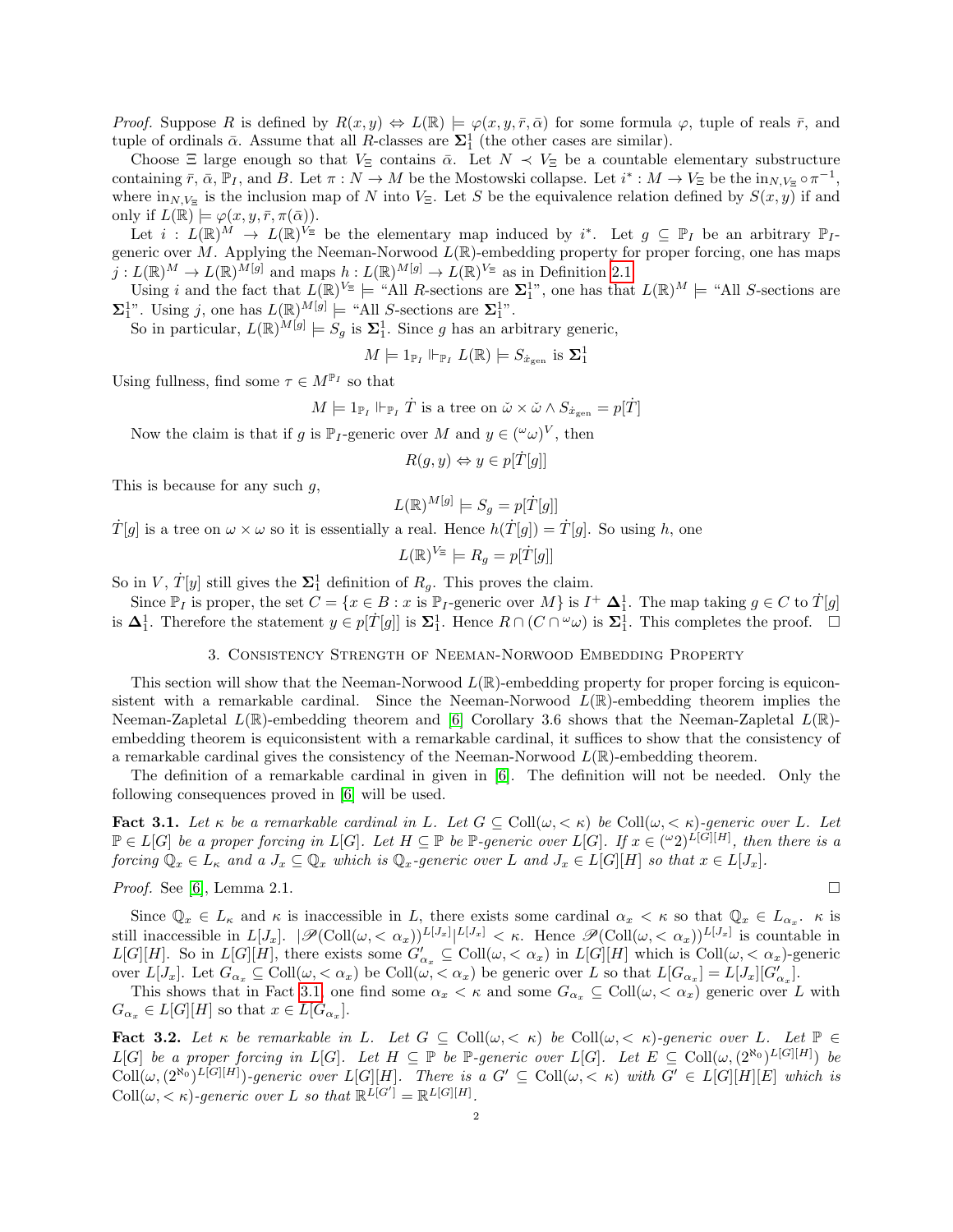Proof. See [\[6\]](#page-4-2), Lemma 2.2. A proof of this will be sketched:

In  $L[G][H][E]$ , let  $(r_n : n \in \omega)$  be an enumeration of  $\mathbb{R}^{L[G][H]}$ . Construct sequences  $(\alpha_i : i \in \omega)$  and  $(G_i : i \in \omega)$  so that  $i < j$  implies  $\alpha_i < \alpha_j < \kappa$  and  $G_i \subseteq G_j$ , for each  $i \in \omega$ ,  $G_i \subseteq \text{Coll}(\omega, < \alpha_i)$  is Coll $(\omega, \langle \alpha_i \rangle)$ -generic over L and in  $L[G][H]$ , and  $r_i \in L[G_i]$ . This can be done using the remark above following Fact [3.1.](#page-1-0)

Note that  $\lim_{n\in\omega} \alpha_n = \kappa$  since there is a real in  $L[G][H]$  coding each  $\alpha < \kappa$ . Let  $G' = \bigcup_{i\in\omega} G_i$ . Coll $(\omega, < \kappa)$  has the  $\kappa$ -chain condition. Suppose  $A \subseteq Coll(\omega, < \kappa)$  is a maximal antichain in L, then A is a maximal antichain of  $\text{Coll}(\omega, < \alpha)$  for some  $\alpha < \kappa$ . Pick some i so that  $\alpha_i > \alpha$ . Then  $G_i \cap A \neq \emptyset$ . This shows that G' is generic for Coll $(\omega, < \kappa)$  over L. Since the sequence  $(G_i : i \in \omega)$  was constructed in  $L[G][H][E]$ ,  $G' \in L[G][H][E]$ . By construction,  $\mathbb{R}^{L[G][H]} \subseteq \mathbb{R}^{L[G']}$ . Since  $\mathbb{R}^{L[G']} = \bigcup_{\beta < \kappa} \mathbb{R}^{L[G' \upharpoonright \beta]} = \bigcup_{i \in \omega} \mathbb{R}^{L[G_i]}$  and each  $G_i \in L[G][H]$ , one has  $\mathbb{R}^{L[G']} \subseteq \mathbb{R}^{L[G][H]}$ . This completes the proof.

**Theorem 3.3.** Let  $\kappa$  be remarkable in L. Let  $G \subseteq Coll(\omega, \langle \kappa \rangle)$  be Coll $(\omega, \langle \kappa \rangle)$ -generic over L. In L[G], the Neeman-Norwood  $L(\mathbb{R})$ -embedding property for proper forcings holds.

*Proof.* Let  $G \subseteq \text{Coll}(\omega, <\kappa)$  be generic over L. Let  $i : M \to (L[G])_{\Xi}$  be elementary where M is a countable transitive set. For notational simplicity,  $\Xi$  will be dropped in the following. Let  $\alpha$  be the ordinal height of M, i.e.  $\alpha = M \cap ON$ . Then M has the form  $L_{\alpha}[g]$  where  $g \subseteq Coll(\omega, \langle \omega_1^M \rangle)$  is generic over  $L_{\alpha}$ .

As the map  $j$  and  $h$  do not move reals, the map is completely determined by how the ordinals are moved. Thus one just need to show that j and h are elementary. The elementarity of the map j is just the Neeman-Zapletal theorem. See  $[6]$  Theorem 2.4 for the proof. It is similar to the argument below for showing h is elementary.

Let P be a proper forcing in  $L_{\alpha}[g]$ . Let  $H \subseteq \mathbb{P}$  be P-generic over  $L_{\alpha}[g]$ . The following will show that h is elementary.

Let  $\varphi$  be a formula. For simplicity, suppose there is only a single real  $x \in L_{\alpha}[g][H]$  and single ordinal  $\beta < \alpha$ .

Now suppose that

$$
L(\mathbb{R})^{L_{\alpha}[g][H]} \models \varphi(x,\beta)
$$

Fix some  $E \subseteq \text{Coll}(\omega, (2^{\aleph_0})^{L_{\alpha}[g][H]})$  be generic over  $L_{\alpha}[g][H]$ . Fix some  $(r_i : i \in \omega)$  be an enumeration of  $\mathbb{R}^{L_{\alpha}[g][H]}$  in  $L_{\alpha}[g][H][E]$ . Let  $(\alpha_i : i \in \omega)$ ,  $(r_i : i \in \omega)$ ,  $(g_i : i \in \omega)$ , and  $g'$  be the objects produced in the proof of Fact [3.2.](#page-1-1) There is some  $i < \omega$  so that  $x \in L_{\alpha}[g_i]$ . Now since  $\mathbb{R}^{L_{\alpha}[g][H]} = \mathbb{R}^{L_{\alpha}[g']}$ , one has the above line is equivalent to

$$
L(\mathbb{R})^{L_{\alpha}[g']} \models \varphi(x,\beta)
$$

Find some  $g'' \subseteq \text{Coll}(\omega, \langle \omega_1^M \rangle)$  be generic over  $L[g_i]$  so that  $L[g'] = L[g_i][g'']$ . So then one has

$$
L(\mathbb{R})^{L_{\alpha}[g_i][g'']} \models \varphi(x,\beta)
$$

By homogeneity of  $\text{Coll}(\omega, < \omega_1^M)$ , this is equivalent to

$$
L_{\alpha}[g_i] \models 1_{\mathrm{Coll}(\omega,<\omega_1^M)} \Vdash_{\mathrm{Coll}(\omega,<\omega_1^M)} L(\mathbb{R}) \models \varphi(\check{x},\check{\beta})
$$

Let  $\tau \in L_{\alpha}^{\text{Coll}(\omega, \langle \alpha_i \rangle)}$  be a name for x. The above is equivalent to

There exists  $p \in g_i$  so that  $L_\alpha \models p \Vdash_{\mathrm{Coll}(\omega,<\alpha_i)} 1_{\mathrm{Coll}(\omega,<\check{\omega}_1^M)} \Vdash_{\mathrm{Coll}(\omega,<\check{\omega}_1^M)} L(\mathbb{R}) \models \varphi(\check{\tau},\check{\beta})$ 

Now  $\alpha_i$  is countable in  $L_\alpha[g]$ . Therefore, i does not move Coll $(\omega, < \alpha_i)$  or any of its conditions. One can also a name for a real  $\tau$  so that  $i(\tau) = \tau$ . So by the applying the elementary embedding i, one has the above is equivalent to

There exists  $p \in g_i$  so that  $L \models p \Vdash_{\mathrm{Coll}(\omega,<\alpha_i)} 1_{\mathrm{Coll}(\omega,<\check{\alpha}_1^{L[G]})} \Vdash_{\mathrm{Coll}(\omega,<\check{\omega}_1^{L[G]})} L(\mathbb{R}) \models \varphi(\check{\tau},i(\check{\beta}))$ 

Recall  $g_i$  is  $\text{Coll}(\omega, \langle \alpha_i \rangle)$ -generic over  $L_\alpha$ . Since  $\kappa$  is inaccessible and  $\kappa \langle \alpha, \mathscr{P}^{L_\alpha}(\text{Coll}(\omega, \langle \alpha_i \rangle)) =$  $\mathscr{P}^L(\text{Coll}(\omega,<\alpha_i)).$  Hence  $g_i$  is generic over L. So this implies the above is equivalent to

$$
L[g_i] \models 1_{\mathrm{Coll}(\omega,<\omega_1^{L[G]})} \Vdash_{\mathrm{Coll}(\omega,<\omega_1^{L[G]})} L(\mathbb{R}) \models \varphi(\check{x},\check{\imath(\check{\beta})})
$$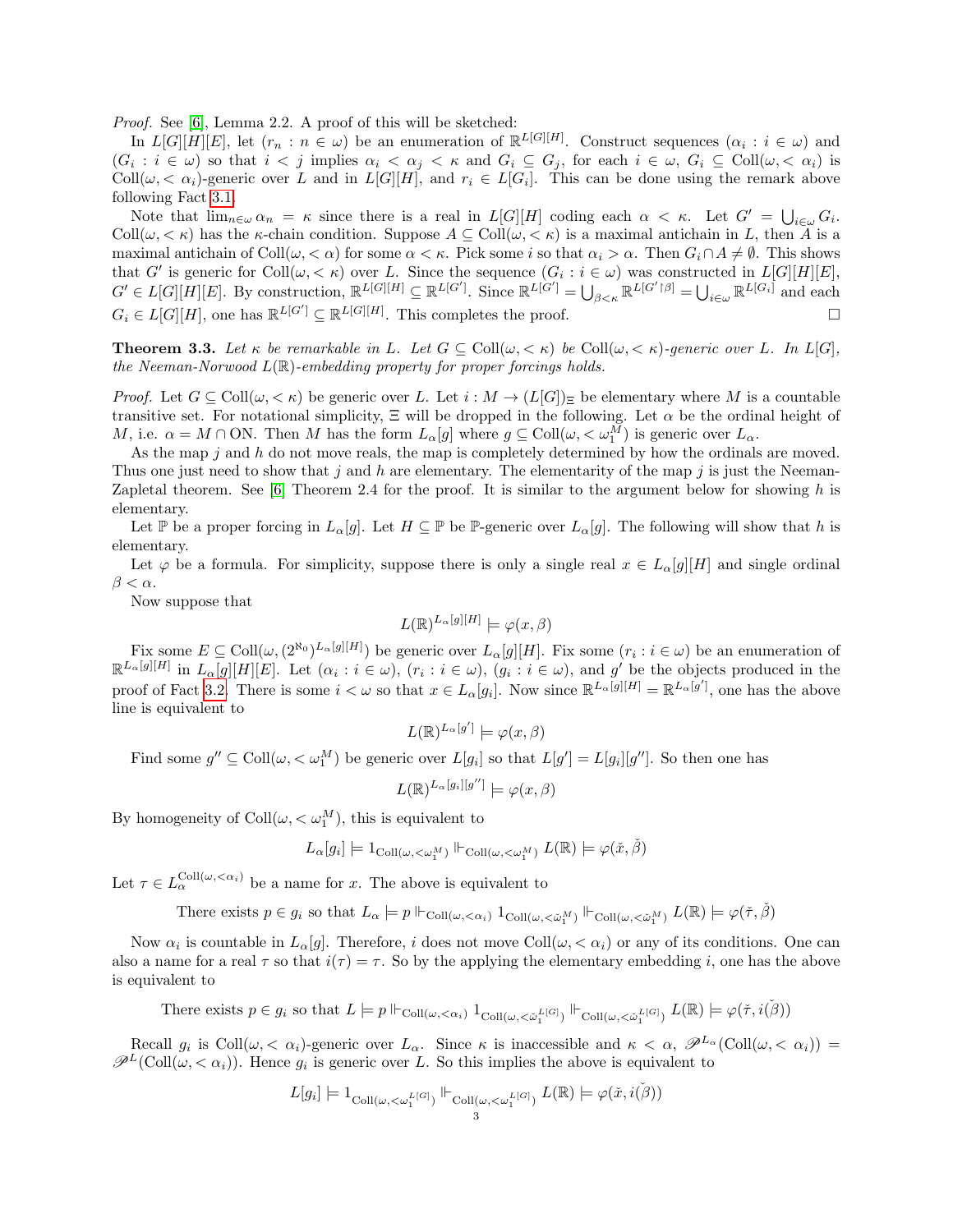Find some  $G' \subseteq Coll(\omega, \langle \kappa \rangle)$  generic over  $L[g_i]$  so that  $L[g_i][G'] = L[G]$ . Then by homogeneity of  $Coll(\omega, <\kappa)$ , the above is equivalent to

$$
L[g_i][G'] = L[G] \models L(\mathbb{R}) \models \varphi(x, i(\beta))
$$

$$
L(\mathbb{R})^{L[G]} \models \varphi(x, i(\beta))
$$

It has been shown that

$$
L(\mathbb{R})^{L_{\alpha}[g][H]} \models \varphi(x,\beta)
$$
 if and only if  $L(\mathbb{R})^{L[G]} \models \varphi(x,i(\beta))$ 

This shows h is elementary and completes the proof.  $\square$ 

**Theorem 3.4.** Let  $\kappa$  be a remarkable cardinal of L. Let  $G \subseteq Coll(\omega, \langle \kappa \rangle)$  be Coll $(\omega, \langle \kappa \rangle)$ -generic over L. In  $L[G],$  if I is a  $\sigma$ -ideal on  $\omega$  with  $\mathbb{P}_I$  is proper, B is an  $I^+$   $\Delta_1^1$  set, and  $R \in L(\mathbb{R})$  is an equivalence relation so that for all  $x \in \omega$ ,  $R_x$  is  $\Sigma^1$  ( $\Pi^1$  or  $\Delta^1$ ), then there is  $C \subseteq B$  which is  $I^+ \Delta^1$  so that  $R \cap (C \times \omega)$  is  $\Sigma_1^1$  ( $\Pi_1^1$  or  $\Delta_1^1$ , respectively).

In [\[1\]](#page-3-2), this same conclusion is proved from the existence of a measurable cardinal with infinitely many Woodin cardinals below it. This reduces the consistency strength of canonicalization for  $L(\mathbb{R})$  equivalence relation by showing it can in fact hold in a forcing extension of L given the consistency of a relatively weak large cardinal.

#### 4. Baire Property and Measurability From Neeman-Norwood Embedding Property

This section will show that the Neeman-Norwood  $L(\mathbb{R})$ -embedding property for proper forcing implies the classical regularity properties for sets in  $L(\mathbb{R})$ .

**Theorem 4.1.** Suppose the Neeman-Norwood  $L(\mathbb{R})$ -embedding property for proper forcing holds, then all sets in  $L(\mathbb{R})$  are Lebesgue measurable and have the Baire property.

*Proof.* Suppose U is a set in  $L(\mathbb{R})$ . This means there is a formula  $\varphi$ , a tuple of reals  $\bar{r}$ , and a tuple of ordinals  $\bar{\alpha}$  so that for all  $x \in \omega$ 

$$
x \in U \Leftrightarrow L(\mathbb{R}) \models \varphi(x, \bar{r}, \bar{\alpha})
$$

Let  $N \prec V_{\Xi}$  be a countable elementary substructure so that  $\bar{r}$  and  $\bar{\alpha}$  are elements of N. Let M be the Mostowski collapse of N and let  $i^*: M \to V_{\Xi}$  be the elementary embedding obtained by composition. Let  $i: L(\mathbb{R})^M \to L(\mathbb{R})^{V_{\Xi}}$  be the induced elementary embedding.

Let  $I = I_{\text{meager}}$ . In M, let A be a maximal antichain of  $B \in \mathbb{P}_I$  so that  $B \Vdash_{\mathbb{P}_I}^M L(\mathbb{R}) \models \varphi(\dot{x}_{\text{gen}}, \bar{r}, i^{-1}(\bar{\alpha}))$ or  $B \Vdash_{\mathbb{P}_I}^M \neg (L(\mathbb{R}) \models \varphi(\dot{x}_{\text{gen}}, \bar{r}, i^{-1}(\bar{\alpha})))$ . Let  $A_0$  be the collection of  $B \in \dot{A}$  so that  $B \Vdash_{\mathbb{P}_I}^M L(\mathbb{R}) \models$  $\varphi(\dot{x}_{gen}, \bar{r}, i^{-1}(\bar{\alpha}))$ . Let  $A_1$  be the  $B \in A$  so that  $B \Vdash^M_{\mathbb{P}_I} \neg(L(\mathbb{R}) \models \varphi(\dot{x}_{gen}, \bar{r}, i^{-1}(\bar{\alpha}))).$ 

Note that since the conditions of  $\mathbb{P}_I$  are  $\Delta_1^1$  sets (coded by reals), the image of each condition of  $\mathbb{P}_I$  under  $i^*$  does not move. Since A is countable because  $\mathbb{P}_I$  satisfies the  $\aleph_1$ -chain condition,  $i^*(A) = A$ . Since  $i^*$  is elementary, A is a maximal antichain in  $V_{\Xi}$ .

Since A is countable,  $\bigcup A$ ,  $\bigcup A_0$ , and  $\bigcup A_1$  are all  $\Delta_1^1$ .  $\bigcup A$  is comeager. Let C, C<sub>0</sub>, and C<sub>1</sub> be the set of all  $\mathbb{P}_I$ -generic reals over M inside of  $\bigcup A$ ,  $\bigcup A_0$ , and  $\bigcup A_1$ , respectively. The  $\aleph_1$ -chain condition implies that C,  $C_1$ , and  $C_2$  are comeager inside  $\bigcup A$ ,  $\bigcup A_0$ , and  $\bigcup A_1$ , respectively. (In particular, C is comeager.) Also  $C = C_0 \cup C_1$ .

Suppose  $g \in C_0$ . Then by the forcing theorem,  $M[g] \models L(\mathbb{R}) \models \varphi(g, \bar{r}, i^{-1}(\bar{\alpha}))$ . Hence  $L(\mathbb{R})^{M[g]} \models$  $\varphi(g,\bar{r},i^{-1}(\bar{\alpha}))$ . Applying the elementary embedding h from the Neeman-Norwood embedding property,  $L(\mathbb{R})^{V_{\Xi}} \models \varphi(g, \bar{r}, \bar{\alpha})$ . So  $g \in U$ . This show that  $C_0 \subseteq U$ . Similarly, one can show  $C_1 \subseteq {}^{\omega}\omega \setminus U$ .

This show that  $U \setminus C_0$  is meager. U has the property of Baire. Lebesgue measurability is proved similarly.  $\square$ 

#### **REFERENCES**

- <span id="page-3-2"></span>1. William Chan and Menachem Magidor, When an Equivalence Relation with All Borel Classes will be Borel Somewhere?, ArXiv e-prints (2016).
- <span id="page-3-1"></span>2. Ohad Drucker, Borel Canonization of Analytic Sets with Borel Sections, ArXiv e-prints (2015).
- <span id="page-3-0"></span>3. Vladimir Kanovei, Marcin Sabok, and Jindřich Zapletal, Canonical Ramsey theory on Polish spaces, Cambridge Tracts in Mathematics, vol. 202, Cambridge University Press, Cambridge, 2013. MR 3135065